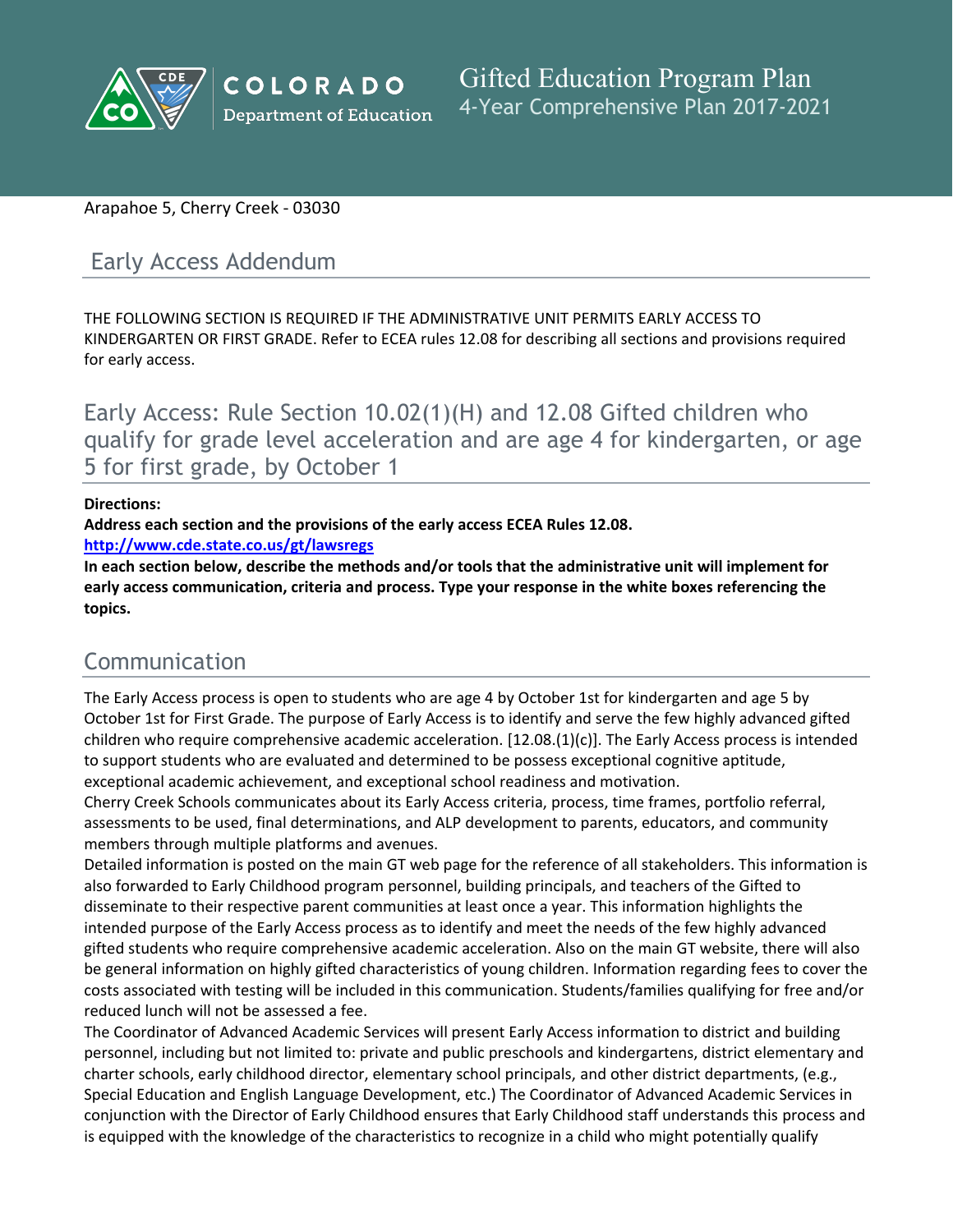

through this process. Building principals are appraised of the process through presentations/trainings, internal webpages, and email correspondence from the Coordinator of Advanced Academics; they are also encouraged to share this information on their respective school web pages and other communication avenues.

The teachers of the Gifted receive professional development regarding the criteria, process, time frames, portfolio referral, assessments, final determinations, and ALP development through regularly scheduled GT Connection meetings. Review committee members receive additional training above and beyond that provided by the description above; this additional training is site-specific and individualized according to need and will involve parents, gifted education staff, early childhood staff, school-based staff, and district gifted education staff. Ongoing site training is available to schools and school teams through the Office of Advanced Academic Services.

Parents are encouraged to contact the Office of Advanced Academic Services with any questions and/or concerns they might have about the process. Parents have the option to request the mailing of the application packet or receive it via email. Finally, an appeals process is also outlined on the main GT webpage.

# Criteria

## **Aptitude:**

#### **Criteria**

The Early Access process is open to students who are age 4 by October 1st for kindergarten and age 5 by October 1st for First Grade.

Early Access decisions are a consensus process, and a full Body of Evidence is collected and utilized in making a determination of a student's need for Early Access into Kindergarten and/or First Grade. Determinations are not made on test scores alone. A student may score at the 97th percentile or above on a cognitive and/or academic achievement test yet still not exhibit all the necessary characteristics of school readiness for a child who would benefit from early access into kindergarten and/or first grade. Early access decisions are a consensus process. If a team cannot reach consensus, the Coordinator of Advanced Academic Services will make the final decision in accordance with Cherry Creek School's early access program plan.

### **Aptitude**:

Cherry Creek Schools utilizes norm-referenced cognitive assessments which are appropriate for identifying the cognitive abilities of young children. The assessments in use are as follows: *Primary Assessment*

Wechsler Preschool and Primary Scale of Intelligence, Fourth Edition (WIPPSI-IV)

*Secondary Assessment* – sometimes used to ensure equity for underrepresented populations such as second language speakers, students with disabilities, etc.

Differential Ability Scales-II (DAS-II)

Index and/or Full Scale scores which fall at the 97th percentile or higher will be qualifying data points, per state requirements, toward early access to Kindergarten for four-year olds and early access to First Grade for five year olds. All assessments will be administered by qualified staff members based on availability and as determined by the test makers' qualification specifications.

Other measures from outside sources will also be considered and might be included in the body of evidence toward determination of early access. A total charge of \$250.00 is assessed for Early Access Cognitive and Academic testing.

### **Achievement:**

Cherry Creek Schools utilizes norm-referenced academic achievement assessments which are appropriate for identifying the academic achievement of young children. The assessments in use are as follows:

Wechsler Individual Achievement Test, Third Edition (WIAT-III)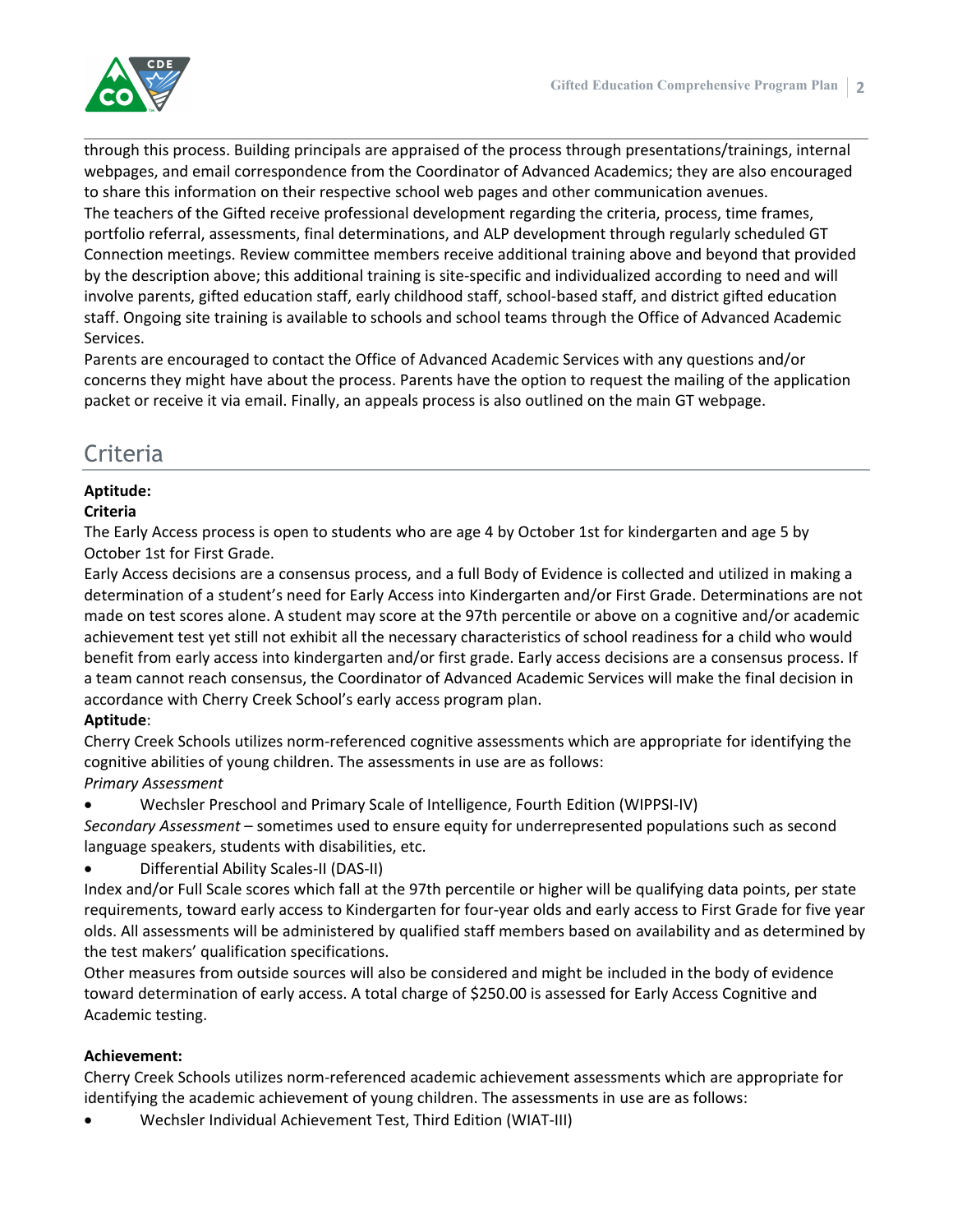

- Test of Early Mathematics Ability, Third Edition (TEMA-3)
- Test of Early Reading Ability, Third Edition (TERA-3)
- Test of Early Written Language, Third Edition (TEWL-3)

Subtest, composite, and total scores which fall at the 97th percentile or higher will be qualifying data points, per state requirements, toward early access to Kindergarten for four-year olds and early access to First Grade for five year olds. All assessments will be administered by qualified staff members based on availability and as determined by the test makers' qualification specifications. Other measures from outside sources will also be considered and might be included in the body of evidence toward determination of early access. A total charge of \$250.00 is assessed for Early Access Cognitive and Academic testing.

#### **Performance:**

A student's performance will be documented through a Portfolio Assessment completed and compiled by the child's parents and preschool teacher or caretaker if not attending preschool. The assessments utilized for this component are as follows:

- Gifted Rating Scales Preschool (GRS-P) The parent completes a form as does the current educator
- Kingore Observation Inventory, 4th Edition (KOI) The parent completes a form as does the current educator
- Student Work samples of reading ability, number sense, mathematical problem solving skills, writing ability, problem solving, and creativity

#### **Readiness, social behavior and motivation:**

Assessment in the areas of school readiness, social behavior, and motivation will also be conducted. Additionally, current levels of academic functioning will be obtained from the child's preschool teacher and/or an adult who is not the child's parent/guardian in the areas of advanced learning characteristics, self-help skills, and social skills. The instruments used are as follows:

 Preschool/Kindergarten Behavior Scale (PKBS-2) - The parent completes a form as does the current educator

Teaching Strategies Gold & Gold Survey – Kindergarten Entry Assessment

Additionally, observations of the child will be made during testing to assess the student's fine motor skills, his/her ability to sit for an extended period of time, and the child's ability to listen and follow directions. The Iowa Acceleration Scales, Third Edition will also be utilized. Finally, an interview with the child and his/her parent will be conducted by the Coordinator of Advanced Academic Services.

#### **Support system:**

The Coordinator of Advanced Academics will collaborate with each receiving building level team to ensure a smooth transition into kindergarten for the child and that state compliance measures are met. The transition team will be comprised of but not limited to the following: the Coordinator of Advanced Academic Services, the pre-school director or designee, the building principal and/or designee, the teacher of the Gifted, the classroom teacher, a school psychologist, parents and/or guardian, and other personnel as determined necessary. This group will write an initial Advanced Learning Plan within 30 calendar days of the beginning of the school year or September 30th whichever is earliest. The Advanced Learning Plan includes an initial profile of the students' strengths and needs to inform and guide appropriate instruction. Additionally, the Advanced Learning Plan will contain a transition goal, one or more academic goals, and one or more social emotional goals. Input for developing goals is gathered from the parent(s), teacher of the Gifted, classroom teacher, school psychologist, and/or building principal. The team will also set progress monitoring dates for the remainder of the school year and facilitate Advanced Learning Plan revisions as needed. The first of these meetings will be held prior to the school year beginning or within the first 30 calendar days of the school year and then every 5 weeks thereafter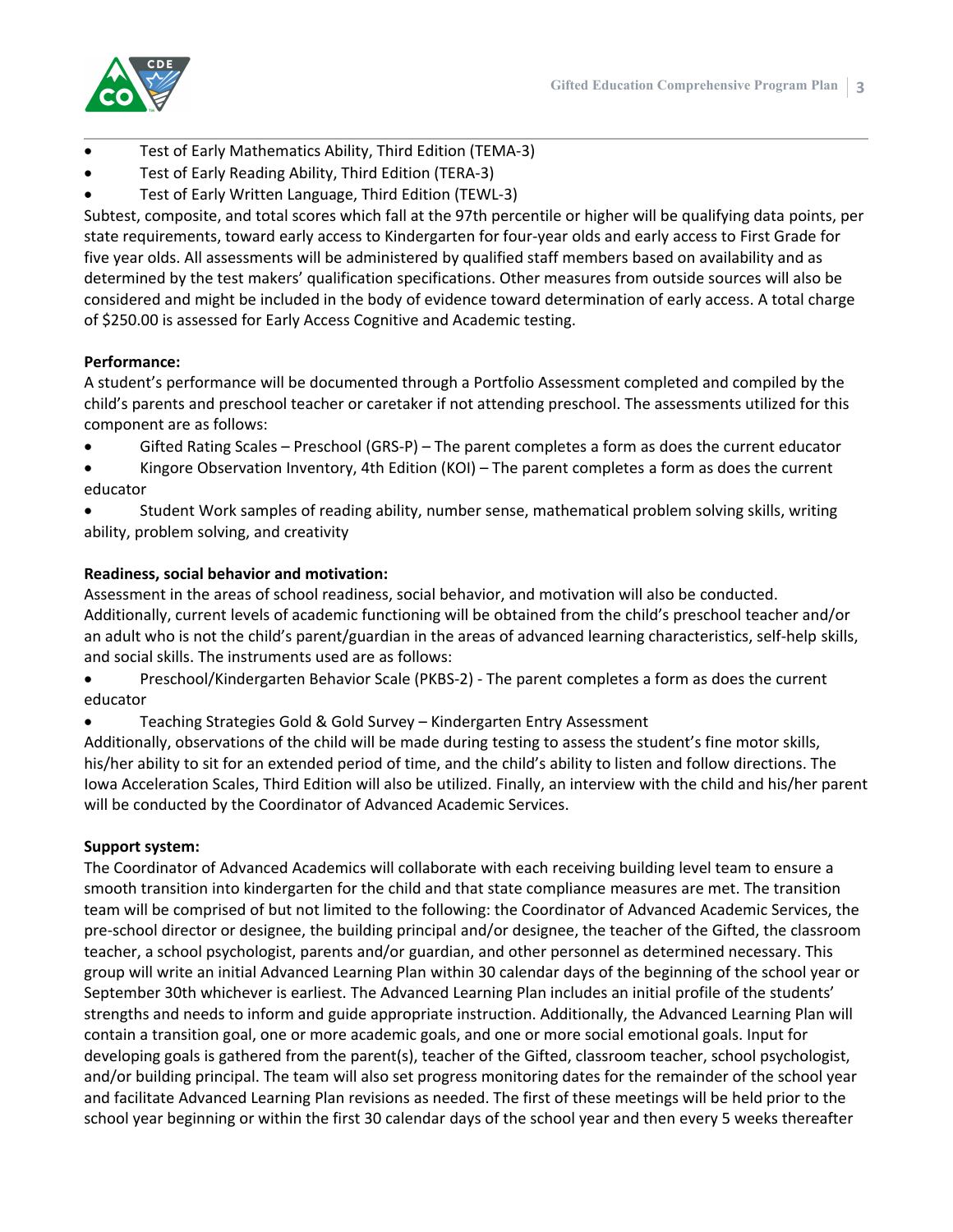for the remainder of the initial school year. The goals will be progressed monitored in an ongoing fashion by the teacher of the gifted in conjunction with the classroom teacher and school psychologist to ensure the student is receiving appropriate supports and interventions to be successful. Progress to goals will be formally documented and reported in a written report at least once each grading period; this formal written report will be shared with the parents at the same calendar intervals. During the school year, classroom teacher observations, formative assessments, and ongoing home/school communication will be used to support a successful transition and student growth. Additional support and/or professional development will be provided to school teams, as needed, by the Coordinator of Advanced Academic Services.

# Process

## **Timelines:**

The application window for Early Access to Kindergarten and First grade will open on January 15th and close on April 1st except when April 1st falls on a school holiday or weekend. In which case, applications will be due on the first school day after April 1st of each school year. A final determination of acceptance for Early Access will be made no later than 60 calendar days after the portfolio has been received by the Office of Advanced Academic Services or by the last day of May whichever comes first. Applications for Early Access will only be accepted for the upcoming school year from January 15th – April 1st each year for access to the school year to follow.

Applications from newly re-locating families will be considered after April 1st but no later than July 15th in order to allow time for screening, assessment, and determination to be completed before the first day of school which will ensure appropriate placement for the child. Proof of residency in the district will be required along with the other contents of the application and portfolio in such circumstances including proof of age of the child. Advanced Learning Plans are developed for each child qualifying for early access no later than September 30th or 30 days after the start of school whichever arrives first. Professional development focused on identification and development/monitoring of Advanced Learning Plans is available to each school's teacher of the Gifted several times throughout the school year through GT Connections meetings or upon request. Additional training s offered by the Coordinator of Advanced Academic Services for elementary school teams to support understanding the Early Access process as well as developing appropriate supports and programming for these unique students.

A total charge of \$250.00 is required for Early Access Cognitive and Academic testing and is required at the time of submission of the student's application and portfolio.

# **Personnel:**

The Coordinator of Advanced Academic Services in Cherry Creek schools is the portfolio referral designee for the Early Access process and is qualified to hold said designation by evidence by the appropriate degrees and licensures. The Coordinator of Advanced Academic Services in Cherry Creek Schools holds a Bachelor's of Arts in English, a dual Master's of Arts in Special and Gifted Education, an Educational Doctoral Specialist in Educational Leadership resulting in holding the following state of Colorado licensures:

- General Education: Secondary, English/Language Arts
- **Special Education: K-12, Specialist**
- Gifted Education: K-12, Specialist
- Principal: K-12
- The Early Access Review Team is comprised of the following personnel:
- Coordinator of Advanced Academic Services Gifted Education Educator(s)
- Director of Early Childhood or designee
- Early Childhood Educator(s)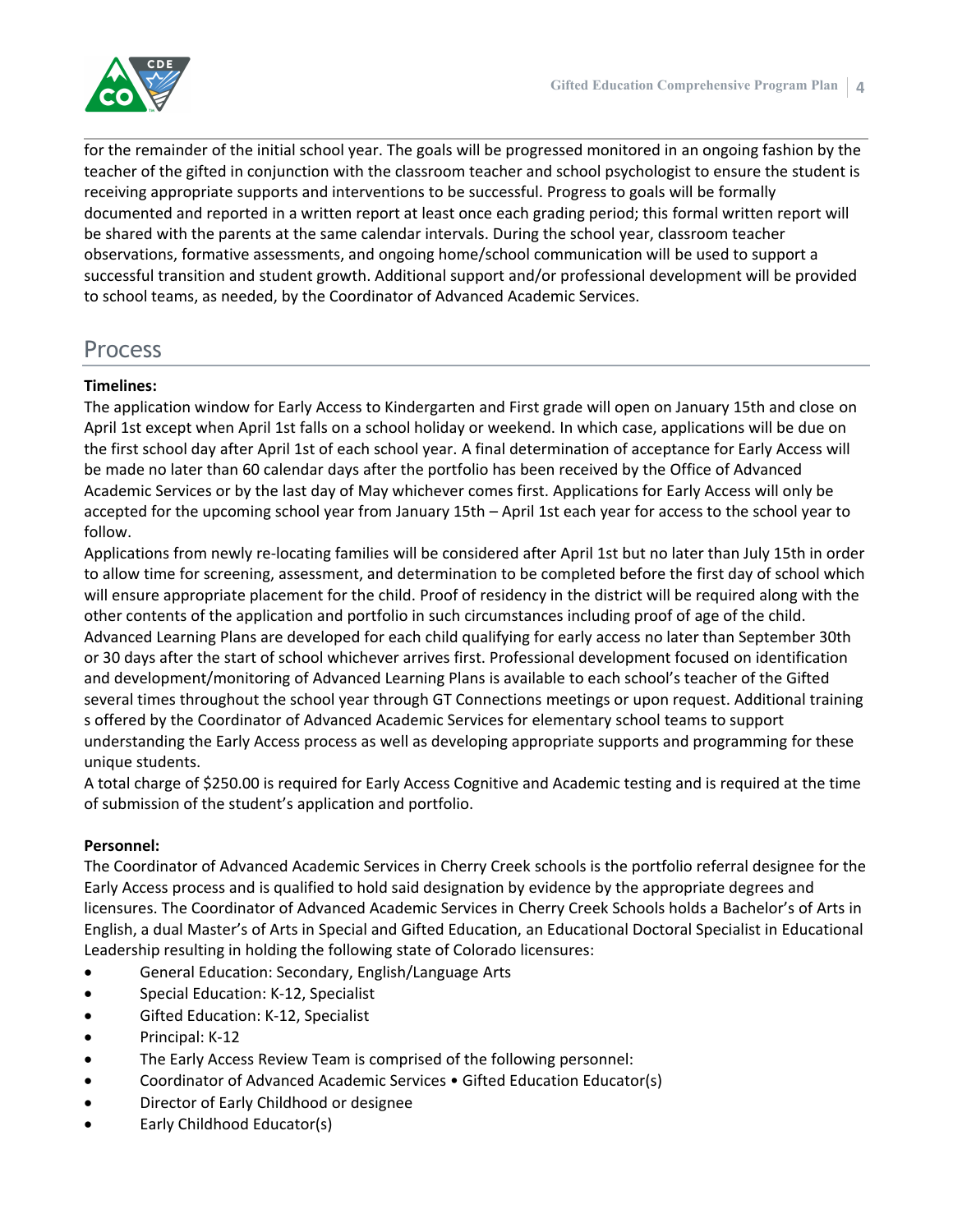

- Elementary School Principal(s)
- School Psychologist specializing in Early Childhood
- Test Administrators
- Other personnel as determined by need

All members of the Early Access Review Team participate in reviewing and making determinations of completed portfolios. One or more of the Early Access Review Team members will interview parents and children, conduct assessments, and make determinations. While private testing will be considered in the collection of the body of evidence, the administration of a gold-standard cognitive assessment will be required.

A school psychologist will administer and interpret all Cognitive Aptitude assessments. The Coordinator of Advanced Academic Services or appropriately licensed designee will administer and interpret all Academic Achievement and additional assessments required. The Transition/Support Team shall include the following personnel:

- Coordinator of Advanced Academic Services
- Building Principal of receiving student
- Building teacher of the Gifted
- Building school psychologist
- Building classroom teacher
- Members of the Early Access Review Team as deemed appropriate and/or necessary
- School support staff as deemed appropriate and/or necessary
- Parents, Guardians, or outside caregivers
- Others deemed necessary to ensure the child's success

#### **Evaluation:**

# **Evaluation - Process Description**

#### **Step 1**

Interested parents will request portfolio components and instructions from the Office of Advanced Academic Services. The Coordinator of Advanced Academic Services or designee will address questions and concerns as they arise. A child must be age 4 by October 1st for Kindergarten or age 5 by October 1st for First Grade to be eligible to participate in this process.

Parents seeking early access for their child into Kindergarten or First Grade must submit an application containing the following measures by the pre-determined deadline to the Office of Advanced Academic Services:

- Gifted Rating Scales Preschool (GRS-P) The parent completes a form as does the current educator
- Kingore Observation Inventory, 4th Edition (KOI) The parent completes a form as does the current educator
- Student Work samples of reading ability, number sense, mathematical problem solving skills, writing ability, problem solving, and creativity

Additionally, parents will be asked to submit documentation of residence within the district boundaries and birth age solidifying that the child will be age 4 by October 1st for Kindergarten or age 5 by October 1st for First Grade. When complete, the parents return the completed packet to The Office of Advanced Academic Services by the designated deadline.

#### **Step Two**

Once the completed packet is received by the Office of Advanced Academic Services, the parents will be contacted and scheduled to meet with the Coordinator of Advanced Academic Services to review the completed materials and determine if any additional information is needed to evaluate the student's needs. Student work will be assessed for evidence of precocity that would allow the student to be successful in Kindergarten or First Grade. Should it be determined that the child's portfolio meets criteria, the Coordinator of Advanced Academic Services will refer the child to formal cognitive assessment. The parent's will submit a fee of \$250.00 for formal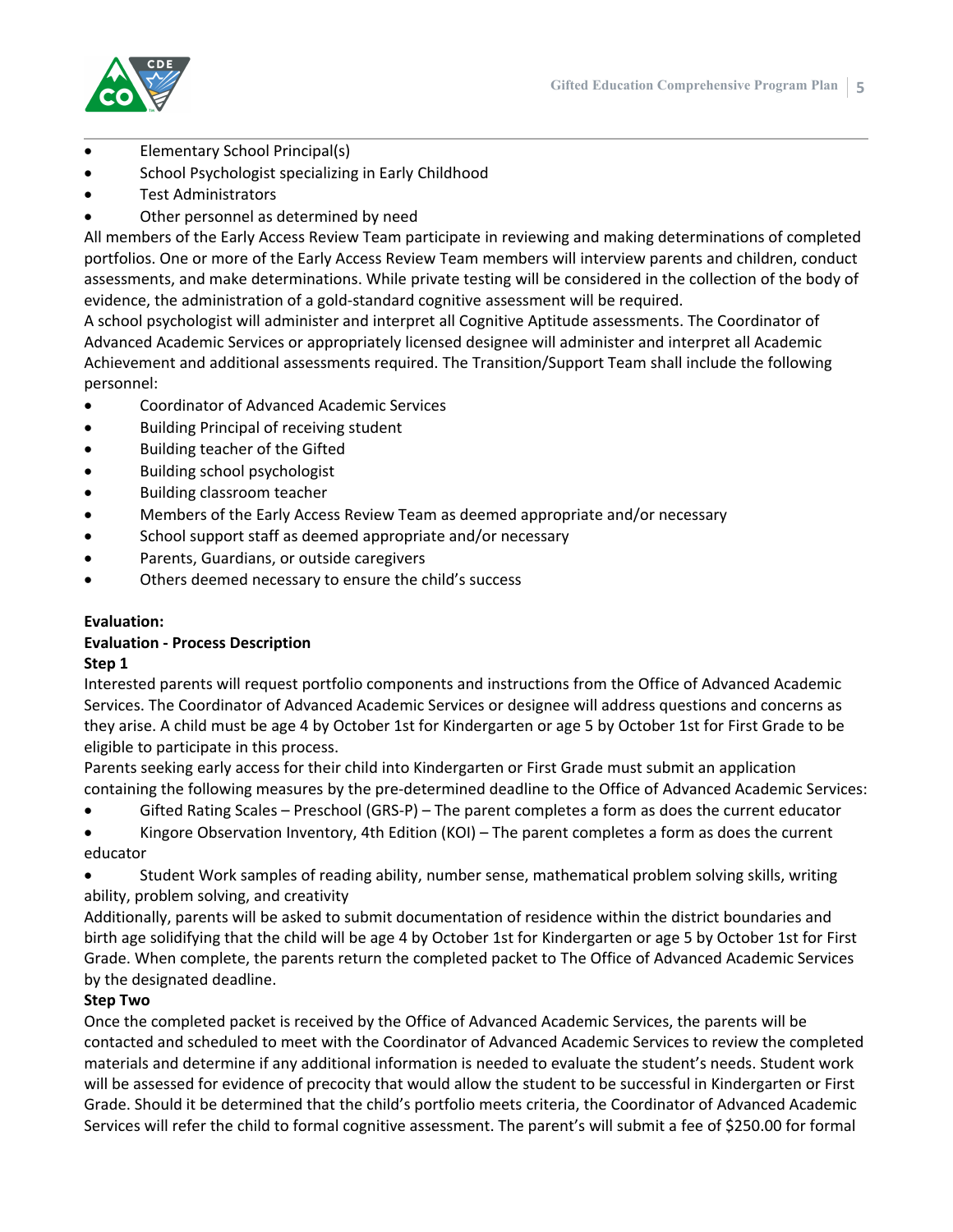

assessment unless the child meets the requirements for Free and Reduced Lunch, in which case, the fee will be waived. Areas to be assessed are as defined in the previous section of this Addendum.

## **Step Three**

The child is referred to the school psychologist for cognitive assessment using one of the following measures:

- Wechsler Preschool and Primary Scale of Intelligence, Fourth Edition (WIPPSI-IV)
- Differential Ability Scales-II (DAS-II)

In order to meet the state's requirements for Early Access, a student must be formally identified as Gifted and Talented according to the criteria specified in the Colorado Exceptional Children's Education Act (ECEA). The student must have an Index or Composite score at or above the 97th percentile.

# **Step Four**

After the child completes the cognitive testing, he/she will be administered Academic Achievement assessment using one or more of the following measures:

- Wechsler Individual Achievement Test, Third Edition (WIAT-III)
- Test of Early Mathematics Ability, Third Edition (TEMA-3)
- Test of Early Reading Ability, Third Edition (TERA-3)
- Test of Early Written Language, Third Edition (TEWL-3)

In order to meet the state's requirements for Early Access, a student must be formally identified as Gifted and Talented according to the criteria specified in the Colorado Exceptional Children's Education Act (ECEA). The student must have a Subtest or Composite score at or above the 97th percentile.

## **Step Five**

All data collected will be reviewed by the Early Access Review Team and a determination will be made. The parents of children who obtain qualifying scores in both cognitive aptitude and academic achievement along with a full body of evidence to support need for acceleration will be notified by a Letter of Determination as to the decision of the Early Access Review Team.

### **Step Six**

For all students determined eligible for Early Access, the Coordinator of Advanced Academic Services will contact the child's home-school principal to schedule a meeting to review the portfolio and assessment data. In collaboration with the home-school team, a transition meeting will be scheduled to develop and Advanced Learning Plan for the student. The Transition/Support Team shall include the following personnel:

- Coordinator of Advanced Academic Services
- Building Principal of receiving student
- Building teacher of the Gifted
- Building school psychologist
- Building classroom teacher
- Members of the Early Access Review Team as deemed appropriate and/or necessary
- School support staff as deemed appropriate and/or necessary
- Parents, Guardians, or outside caregivers
- Others deemed necessary to ensure the child's success

### Additional Process Information

Parents will be notified of their child's progress at each interval in the process and notified of the results as they become available.

For those students who do not meet the criteria for Early Access, the process will end and parents will receive notification along with a copy of the written report of test results. Feedback will be given to the parents or those students who do not qualify for Early Access. If a student does not qualify for early access but testing indicates meeting the state's criteria for a gifted identification, once the student enters Kindergarten, a gifted identification process will be initiated and an Advanced Learning Plan will be written by the school's teacher of